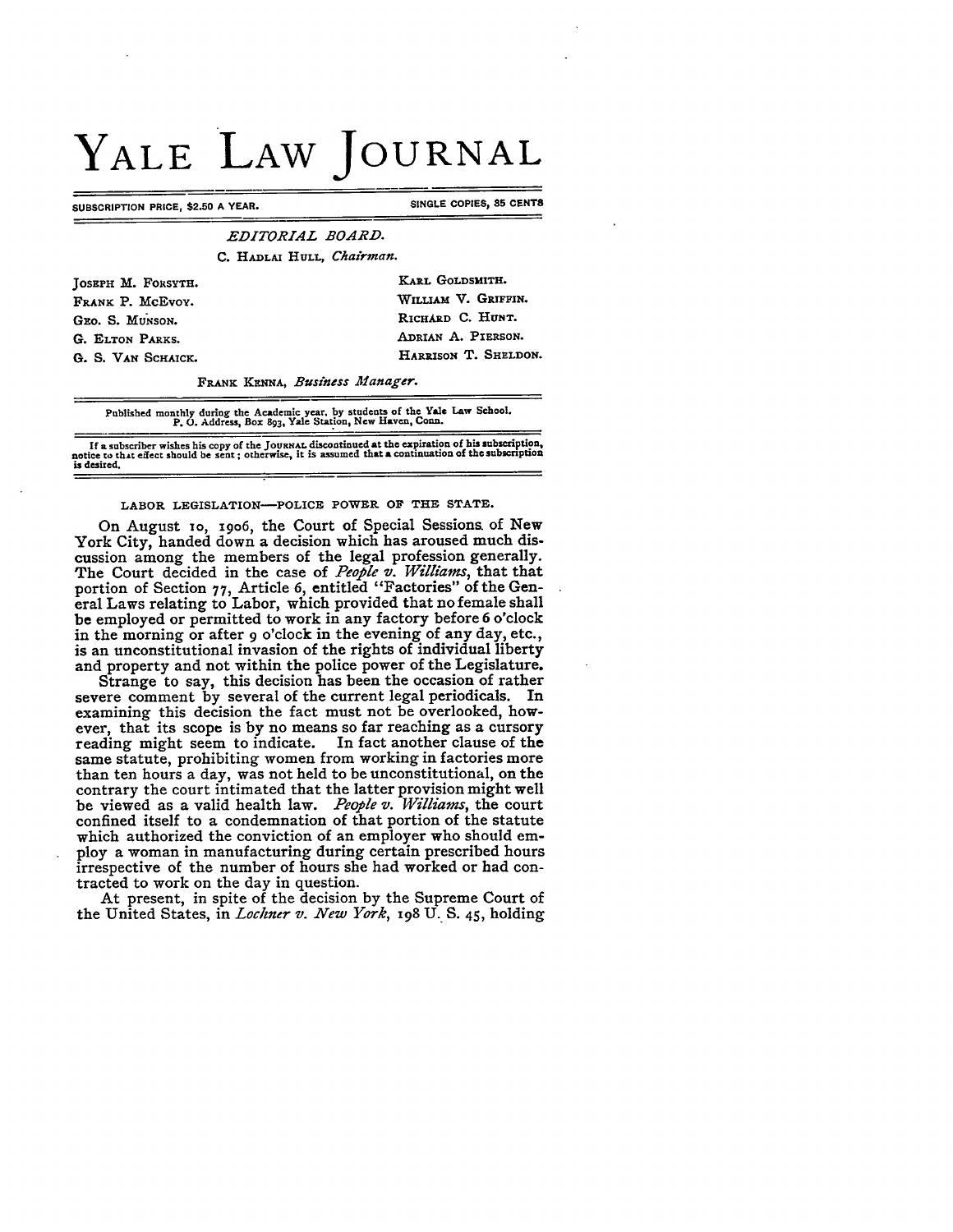the limitation of a ten-hour day for employees of bakeries unconstitutional, there seems to be a growing sentiment in favor of the power of the State to enact such laws under the exercise of its police power.

To give an exact definition of the police power of the Legislature, which shall be neither too narrow nor too comprehensive, is probably impossible. The courts have consistently refused to to lay down any exact definition. Stone v. Mississippi, *ioi* U. S. **814.** The police power of a State, however, is co-extensive with self-protection, and has been, not inaptly, termed "the law of overruling necessity." It is that inherent and plenary power in the State which enables it to prohibit all things detrimental to the comfort and welfare of society. *Lakeview v. Rosehill Cemetery,* **70 Ill.** 194. The Legislature is endowed with discretion as to the extent to which its provisions shall go provided its acts do not go beyond the great principle of securing the public welfare. Its duty to provide for the public health and safety within well defined limits and with discretion is imperative. *State v. Noyes,* 47 Me. 189. But the police power of the State can never be invoked as an excuse for an arbitrary, oppressive and unjust legislation not in any way promotive of the public health, safety or morals. *Davidson v. New Orleans, 96* U. S. 97.

In many states statutes, which apparently regulate the individual freedom of contract to a considerable degree, have recently been sustained as a valid exercise of the police power of the State. The Supreme Court of Massachusetts in *Commonwealth v. Hamilton Mfg. Co.,* **120** Mass. **283,** held that a statute forbidding the employment of women or children under 18, in manufacturing more than ten hours a day was constitutional as a valid health regulation. Also in the more recent case *State v. Huller,* (Oregon) **85** Pac. Rep. 855, it was held that a statute making it a misdemeanor for any employer to require any female to work in any factory, laundry or mechanical establishment more than ten hours a day, did not violate the 14th. Amendment of the Federal Constitution.

Such statutes as those just described must, however, be sharply distinguished from those of the character of the one repudiated in *People v. Williams,* Supra. There is no doubt that laws restricting the hours of labor uniformly for both sexes to reasonable periods would be valid as health regulations. And if we look upon limitations of the hours of labor in factories as a measure of physical protection, a discrimination between men and women cannot be condemned as arbitrary. *Freund on Police Power,* **p. 298.** But in every case where legislative enactments, which operate upon classes of individuals only, have been held valid, it has been where the classification was reasonable and not arbitrary. *Leep v. St. Louis Ry. Co.,* **58** Ark. 407.

Public policy requires the utmost freedom of contract. *Printing Co. v. Lampson, L. R. Eq.,* Cas. **462.** Under the constitution women are entitled to the same rights as are secured to men. The law accords to her as to every other citizen, the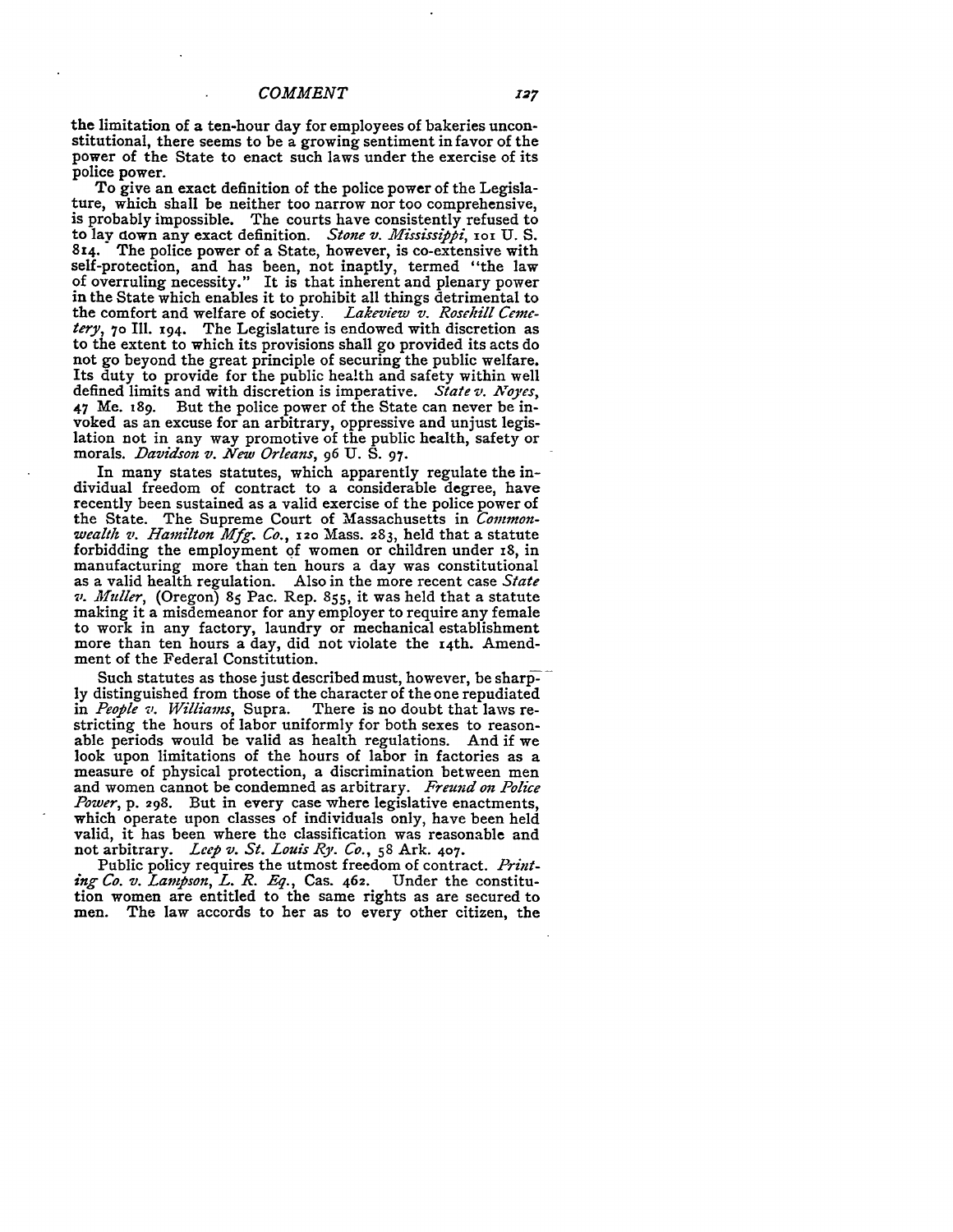natural right to gain a livelihood **by** intelligence, honesty and industry in the arts, sciences, professions or other vocations. Before the law her right to a choice of vocations cannot be denied or abridged on account of sex. *Re Leack's Petition,* **134 Ind. 665.** There would seem to be no reasonable ground except the single one of physical protection why a woman should be deprived of the right to determine for herself how many hours during each day she can and may work in an employment conceded to be lawful in itself and suitable for her to engage in. *Ritche v. People, z55 Ill. 88; Ex parte Kubach, 8t Cal. 274.* matter how broad, is not above the Constitution. It is true that the conflict between the legislative act and a specific provisions of the Constitution or fundamental law must be clearly apparent or the Judiciary will not be justified in holding it unconstitutional. *Woodworth v. Union Pacific Ry. Co.* **38** Cal. 6oo. But to be sustained, the act passed in pursuance of the police power must have some apparent relation to the ends sought to be accomplished, *viz.,* to the comfort safety and welfare of society. It cannot invade the rights of persons and property under the guise of a police regulation when it is not such in fact. *ReJacobs,* 98 N. Y. **98;** *People v. Gillson, 1o9* **N. Y.** 389.

Viewed in the light of the forgoing suggestions, the decision in *People v. Williams,* would seem to be in accord with the prevailing opinion at the present time. As was said in one of the comments on the case, it is probable that the chivalric favoritism for women, which prevails in this country probably more that anywhere else, rather than any scientific conviction of sanitary or hygienic ends, is the basis of such legislation.

# **CONTRACTS IN RESTRAINT OF TRADE-CLBMONS VS.** MEADOWS.

**A** recent case reported in 94 **S.** W. **13,** decided **by** the Court' of Appeals of Kentucky, involves the legality of a contract between two competing hotel proprietors, whereby one agreed, for a consideration, to keep his hotel closed for a period of three years. This agreement was held to be void, as the hotel keeper owed a duty to the public, and could not contract in violation of this duty.

The law in regard to contracts in restraint of trade has undergone a gradual and beneficial reform, largely due to the changed conditions of the commercial world. The earliest cases reported on this subject show that contracts in restraint of trade, even though limited as to time and place were void as being against the common law. Year Book 2 Hers. **5** fol. **5,** p. **-6** (1415).

The strictness of this rule was due to the English law of apprenticeship. This law forbade any trade until a certain apprenticehip had been served and then a formal admission to a guild was required. The tradesman must have continued in that guild or do nothing. Naturally any agreement which would restrain his practicing his trade was severely dealt with. The courts would not allow a man to barter away his usefulness, and **by** enforced idleness, to a certain extent pauperize himself.

128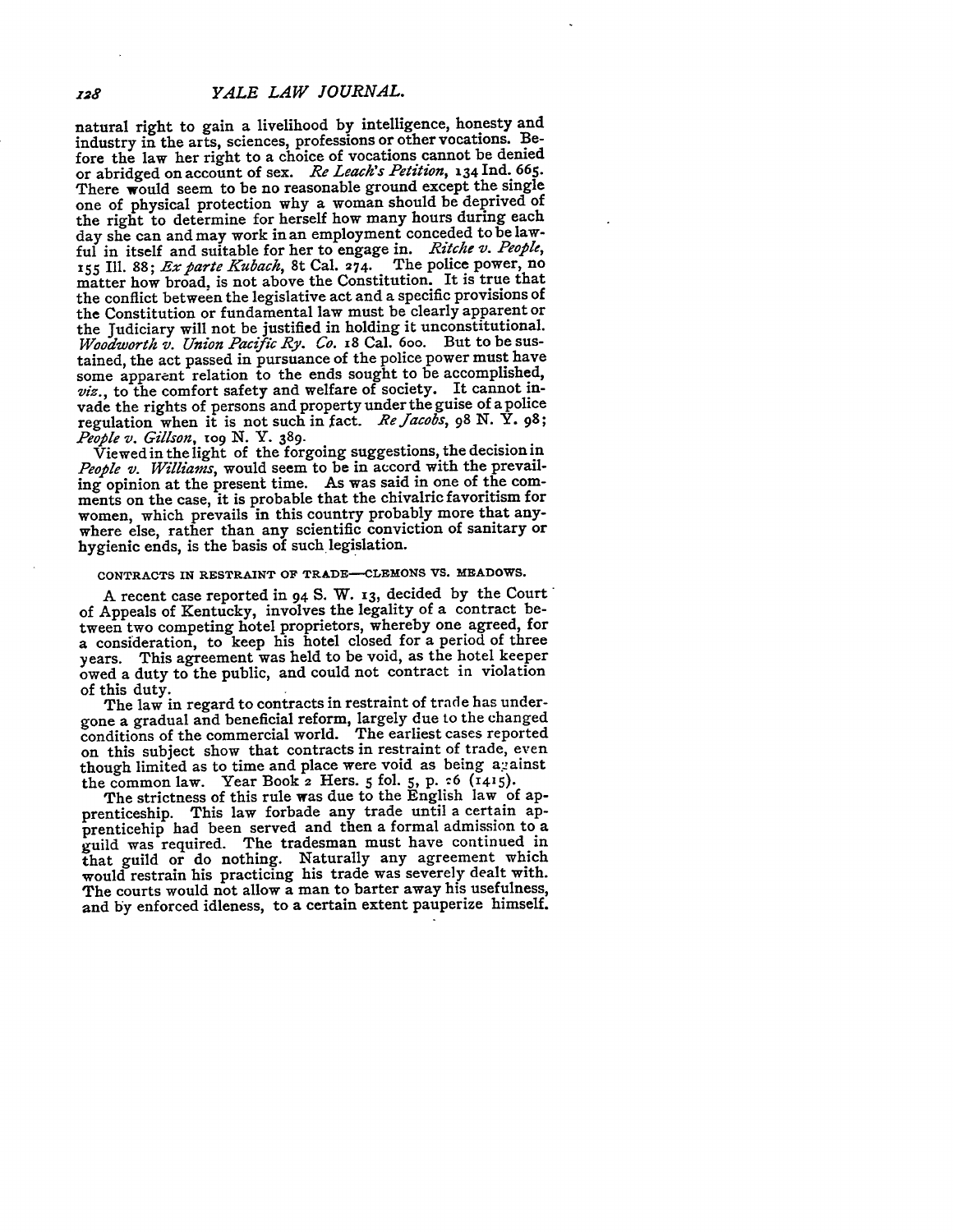### *COMMENT*

The law in this form remained for two hundred years unchanged. But in **1621,** in the case of *Broad vs. Jollyfe,* Cro. jac. **596,** the law was relaxed somewhat, and it was decided that, for a valuable consideration, one might agree not to use his trade in a particular place. It was said that the consideration was necessary in order to balance the restraint of trade. So too in *Davis vs. Mason,* T. R. **i** t8, decided in **1793,** a contract to refrain from a trade limited as to time and place, and founded on a valuable consideration, was held good. The basis of these decisions was that the restraint was limited in space for as it is said Cowen **307,** decided in **1827,** that "a restraint throughout the kingdom" was bad.

The final step in the development of this law, as shown by the modern authorities, was to disregard the partiality of the restraint, and decide the legality of each contract on its own facts and circumstances. The question as to the validity of the restraint imposed at present depends on what is reasonably necessary to protect the person for whose benefit the contract was made, having regard to the nature of the business and the territory embraced in its trading operations. *Diamond Match Co. vs. Robeer,* also *National Benefit Co. vs. Union Hospital Co.,* **<sup>i</sup>**S. R. A. 437 and cases cited.

In the case of persons owing a duty to the public, another question enters into such a contract. Here the public is affected more directly, and if the public interests are endangered, the contract threatening them must fall. In *Clemons vs. Meadows,* the two contracting parties were the owners of the only two first-class hotels in the town. An agreement to close one although for a limited time might affect the travelling public seriously. Although it is admitted that a hotel-proprietor might close his hotel if he so desires, yet the interest of the public demands that he shall not contract away his right to keep his hotel open in favor of a competing hotel manager. The court thus applies the same reasoning to agreements in respect to hotels as it does to similar contracts between railroads; the *ratio decidendi* is not the character of the contract, but the character of the contracting parties. But this power of the courts to declare a contract void on the grounds of public policy should be exercised guardedly, as it is quite as much in accord with justice that the liberty to make a legal contract should be protected as that a remedy for a breach of an illegal contract should be denied.

#### **THE** RIGHT **TO SPECULATE IN THEATRE TICKETS UPHELD.**

A decision of interest to proprietors of theatres, college athletic associations and all who sell tickets for any public performance or amusement was recently rendered by the Supreme Court of California in the case of *Ex Parte Quarg,* reported in the 84 Pac. **766.**

In **1905** the Legislature of California passed a statute pro-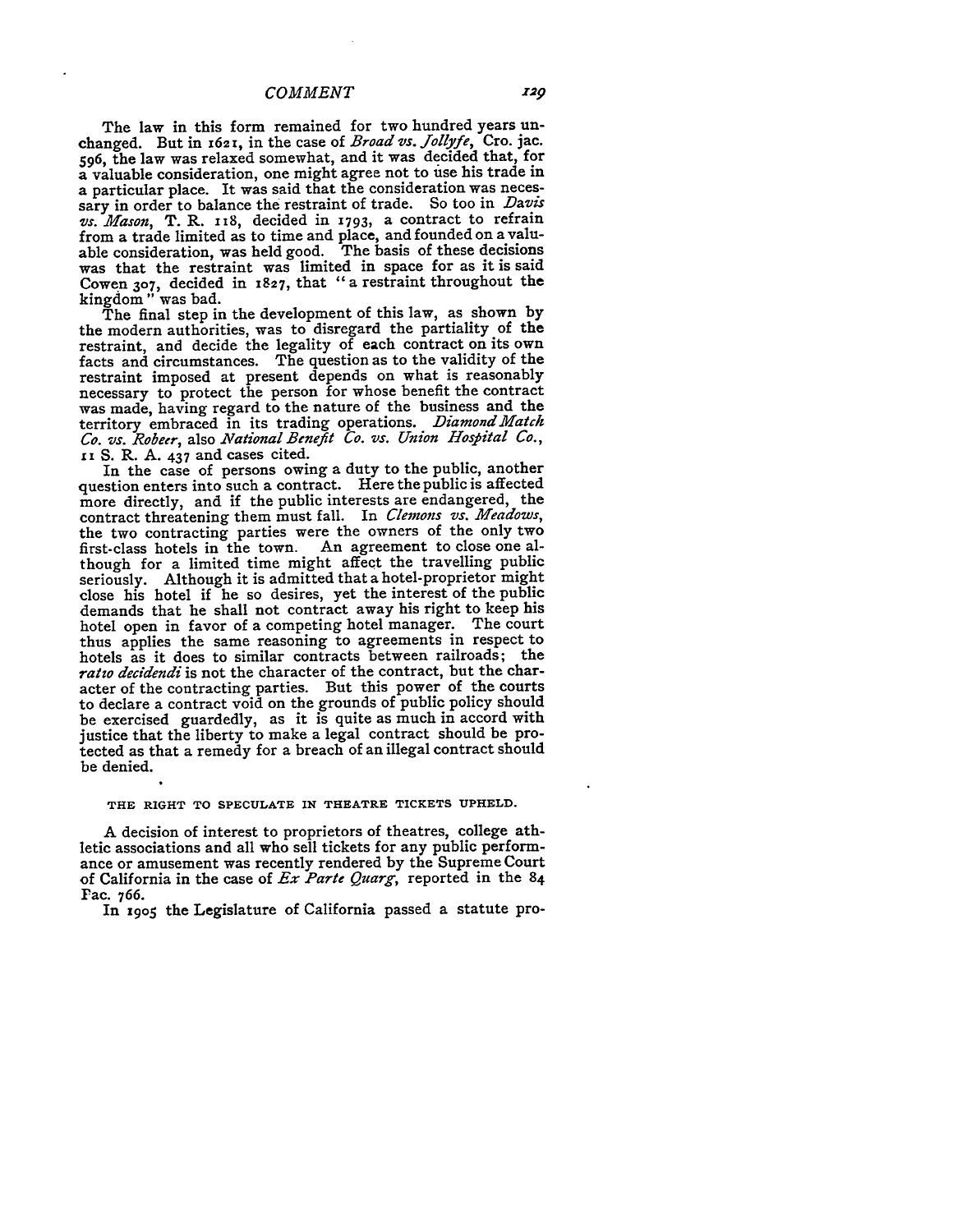hibiting any person from selling tickets to theatres or other public places of amusement for a price higher than that originally charged by the management. An examination of the ally charged by the management. statutes of the various states discloses no similar enactments and it was probably passed in response to the constantly growing demand for the suppression of the professional ticket speculator.

The act is declared unconstitutional—not because it contravenes the 14th Amendment as to liberty of contract-but generally as opposed to that clause of the California constitution which secures to every person the right of "acquiring, possessing and protecting property."

There are two subsidiary grounds which seem to have much bearing on the final decision.

The first is that the right to provide entertainment for the public and to sell tickets therefor is strictly private and not a matter of such public concern or general interest as to come within the police power on the basis of protecting the public health, morals, safety or general welfare.

The second ground is that the statute in question does not attempt to prevent the simple resale or transfer of such tickets but only a resale at an *advanced* price over the original selling price and also that it is directed against the resale of all tickets whether assignable or not. Under the latter objection either or both the original or subsequent owners are bound by a scale of prices fixed at a level prescribed by the state.

It is at least questionable whether in any of the other states a theatre ticket is *property*. At common law it was a mere license revocable at the option of the original seller and to be held upon any condition which he might see fit to print upon it. Should the holder be refused admittance or, under the earlier decisions, even if expelled, his only redress was an action for the purchase price and the direct expenses to which he had been put by the refusal or ejection. *Horney v. Nixon*, 213 Pa. 20 (decided in **19o5).**

The right of the original vendor to make the ticket not transferable **by** a printed notice thereon was undisputed or at least not seriously contested, at least in this country, until the case of *Hollister v. Hayinan,* **183** N. Y. **250.** This was a test case and arose from the endeavors of a New York manager to drive away the speculators from the sidewalk in front of his theatre. **All** tickets sold at the box-office contained the restriction that they would not be honored if bought from *anyone* on the sidewalk in front of the theatre. The i <sup>4</sup> th Amendment was invoked **by** the speculators but the manager's right to freely impose any lawful conditions he saw fit was upheld **by** the Court of Appeals.

In **1893** the Legislature of California passed an act making a theatre ticket property, when sold unconditionally, and providing that any manager, proprietor, etc., who should refuse the holder admission to the place of amusement be fined \$ioo, making a demand for admission necessary and operating only in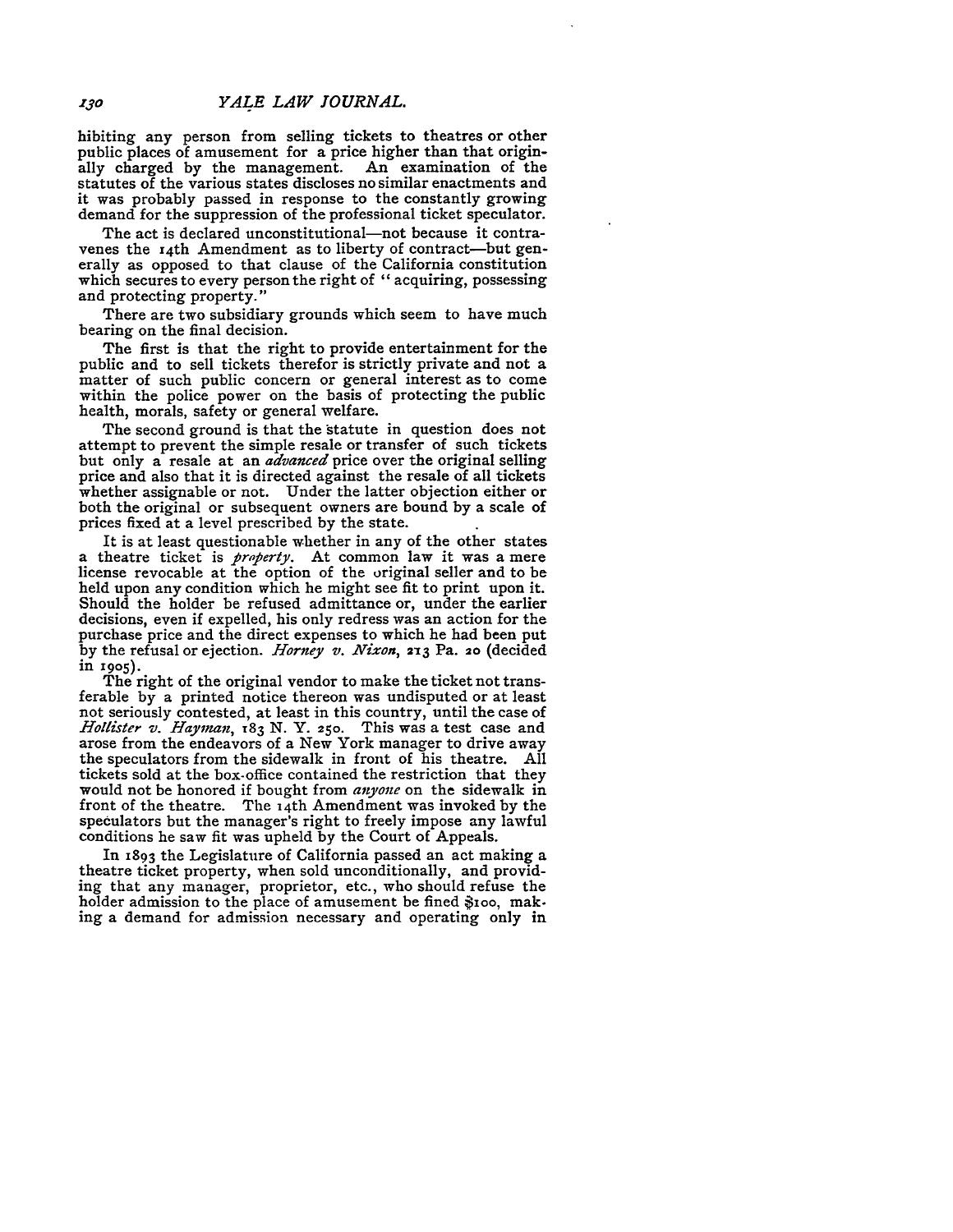favor of those who presented themselves in proper condition for admission.

Tickets on which any conditions were printed or restrictions made in writing or printing by the original vendor were excepted from the operation of the act. In the case of *Greenberg v. Western Turf Assoc.,* **140** Cal. **36o,** the Supreme Court of California held the act to be constitutional and by this decision, probably for the first time, a theatre ticket was made property in the full sense of the word.

Conceding therefore that the regulation of traffic in theatre tickets is beyond the police power of the state, the decision in the latest case *(Ex Parte Quarg)* is justified by the statute of **1903,** making the ticket property when sold without condi-The distinction drawn between the regulation of all sales and the prohibition of sales at an advance while clear enough is unnecessary to the decision of the case.

While all theatre-goers realize and feel the effect of the tendency to manipulate the sale of tickets for all the popular amusements and to hold the most desirable seats at almost prohibitive figures, a summary of the decisions would indicate that the remedy must be provided by the proprietors or managers of the amusements and that such control or regulation is entirely beyond the power of the Legislatures.

## **THE RIGHT OF A JURY TO DRAW ANY INFERENCE FROM THE REFUSAL OF A PARTY TO WAIVE PRIVILEGE.**

In the late case of the *Penna. R. R. Co. v. Durkee,* decided July **24,** 19o6, the **U.** S. Circuit Court of Appeals for the second circuit overrules the Appellate Division of the New York Supreme Court, by holding that in an action for damages, for injuries to the person, the trial judge properly refused to charge the jury that they might infer that the plaintiff's refusal to waive her privilege, and allow her physician to testify as to her condition, was due to the fact that such testimony would have been unfavorable to her, or in fact to make any inference at all.

This question of inference from refusal of party to waive privilege has been a long mooted one, and in the case of *Deutschmann v. Third Ave. R. R2. Co,* 87 App. Div. **503,** where the facts were very similar, the Appellate Division holds directly opposite to the case under discussion, and in the opinion says; "the jury is always justified in talking into consideration the attitude, appearance, and acts of parties and witnesses upon a trial, and to deduce therefrom such inferences as fairly arise out of the given circumstances, and we see no reason why they may not also take into consideration any objection interposed which shuts out the introduction of testimony. And in *William v. Roch R. Co.*, 3 App. Div. **og,** the court in discussing this question says: "I think the rule is as applicable to a case in which a party fails to interrogate a friendly witness, so situated as to be presumed to have knowledge of the existence or non-existence, of the vital facts in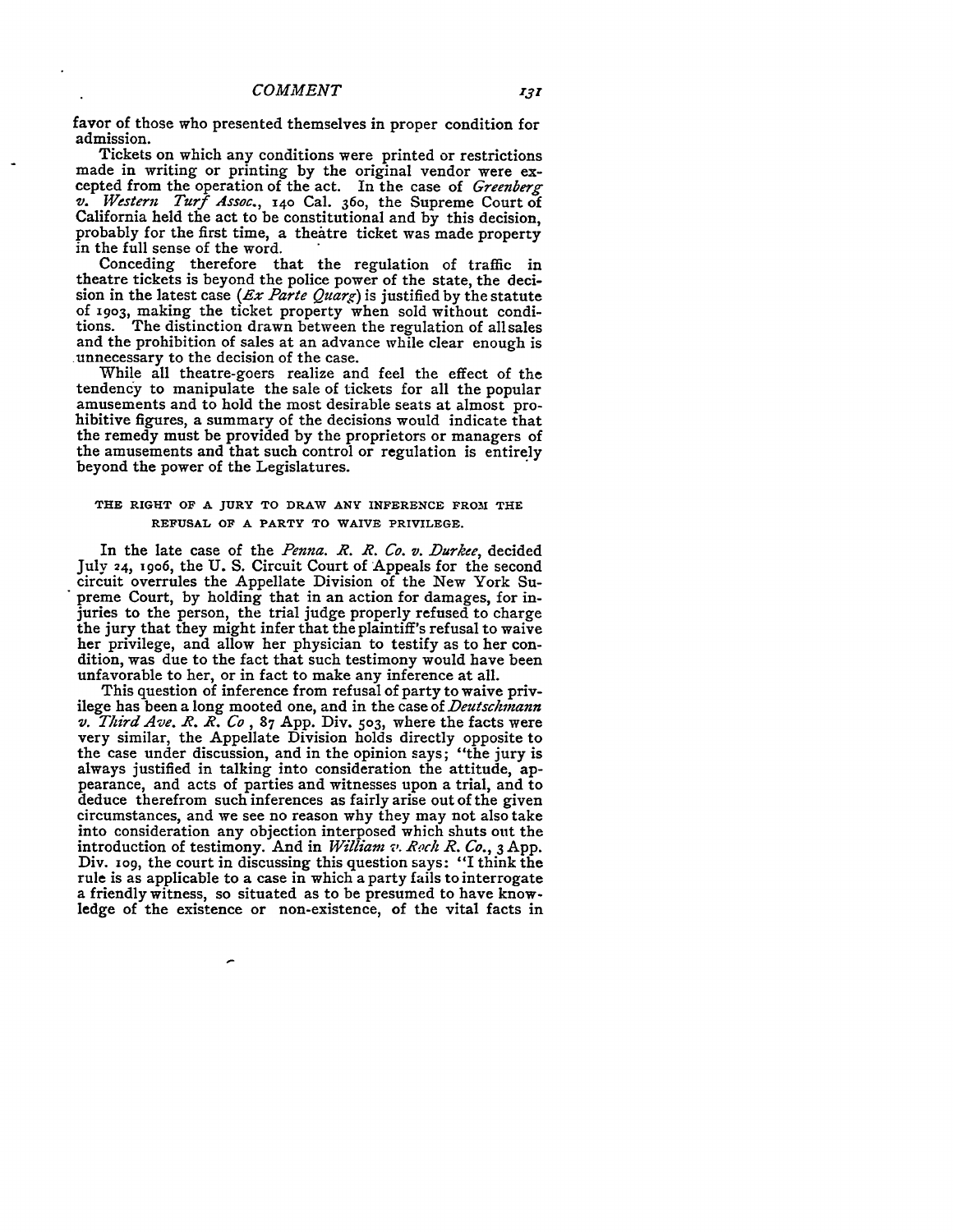issue, as it is in the case of a failure to produce such a witness. I think the omission to interrogate a friendly witness in respect to facts presumably within his knowledge, is more significant than the failure to call such a person as a witness, and that the presumption that the testimony would not have been favorable to the party's case is stronger than the one which arises from the failure to produce such a person as a witness." To like effect are *Kane v Rochester* **Ry.** *Co.,* 74 App. Div. 575, and *People v. Hovey,* 92 N. Y. 554. The upholders of this strict construction, adopted by the Appellate Division, base their opinion also on the ground of fraud and the great dangers arising from the abuse of the privilege where a more liberal view is taken.

## CONTRADICTORY **STATEMENTS-STATEMENTS CONSISTENT** WITH **TESTIMONY.**

In *Burks v. State, 93* S. W., **983,** decided by the Supreme Court of Arkansas, in March, I9o6, it was held that where a witness has denied having made statements contradictory of his tes. timony, and evidence of contradictory statements is admitted, former statements of his consistent with his testimony are not admissible to support him, in the absence of proof of change in the circumstances or relations which might have prompted a recent fabrication or design to misrepresent the facts.

In *Robb v. Hackley,* **23** Wend. **52,** it was strongly asserted by Bronson, J., "But as a general, almost universal rule, evidence of what the witness has said out of court, cannot be received to fortify his testimony. It violates the first principle in the law of evidence to allow a party to be affected either in person, or property, by the declaration of a witness made without oath. It is no answer to say that such evidence will not give credit and, therefore, can do no harm. Evidence should never be given the jury which they are not at liberty to believe."

Formerly in England, previous consonant statements by a witness were considered admissible in evidence to support his testimony, given by him at the trial, the same as previous inconsistent statements to impeach him. *ilfcCord v. State,* 83 Ga. **521.**

This broad rule, however, was found to be radically unsound and from the time of the case *King v. Parker*, 3 Douglass 242, has generally been considered as exploded.

A remnant of the rule may be expressed as we find it in x Thomp. Tr Sec. 574, where the witness is charged with testifying under influence of some motive prompting him to make a false statement, it may be shown that he made similar statements at a time when the imputed motive had no existence. This view is entertained by Greenleaf, but he otherwise follows the great weight of authority which hold that such statements are not admissible in evidence to fortify the testimony of the witness.

The most that could be claimed for such testimony in this view, would be, that it rendered the last statement more prob-

132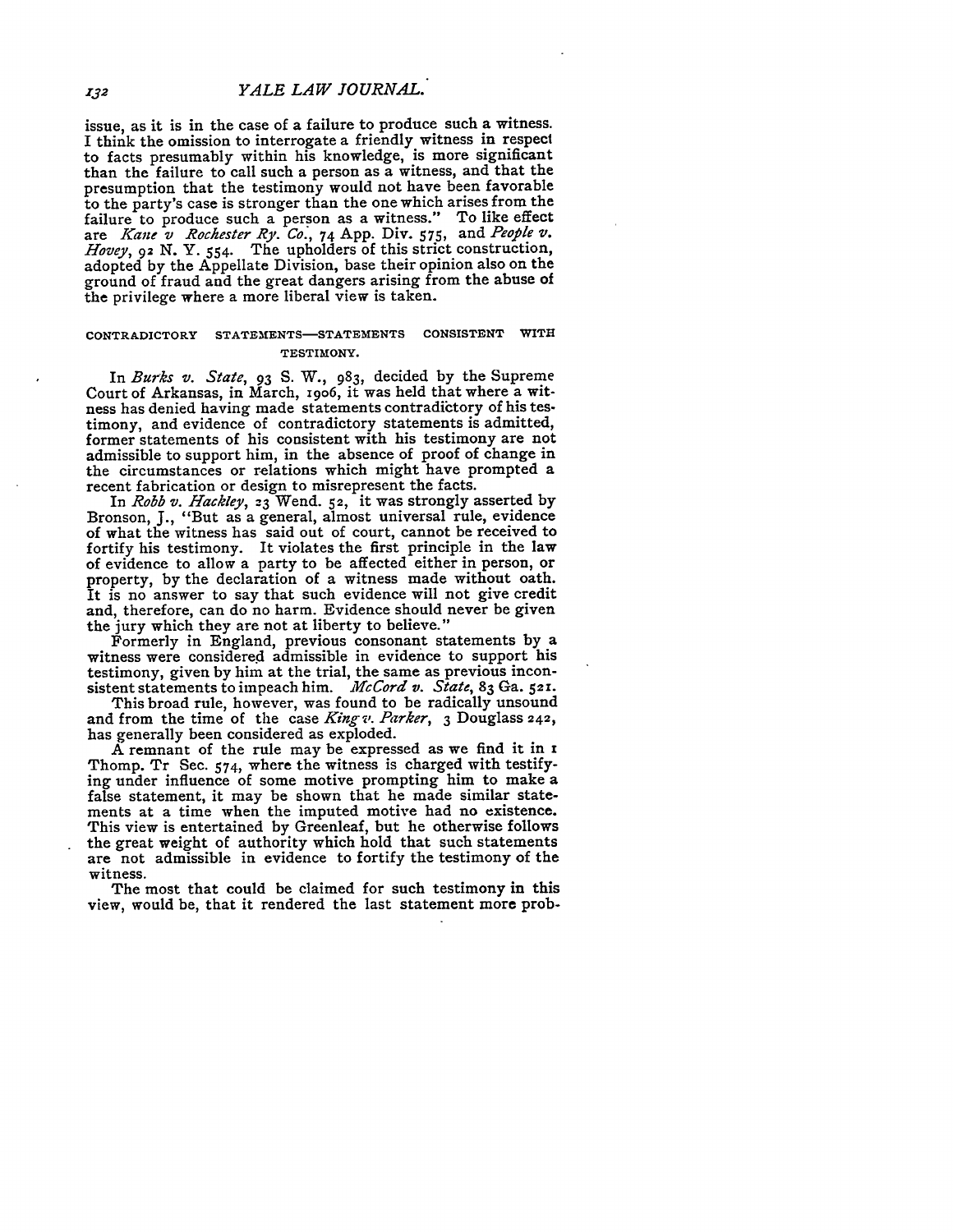able and worthy of credit, because, although the witness had made a contradictory statement he had made another statement similar to those to which he had testified before a jury. *Com. v.* Jenkins, 10 Gray 485.

A man untruthful out of court is likely to be untruthful in court. Since the self contradiction is conceded, it remains a damaging fact, and it is in no sense explained away **by** the consistent statement. It is just as discrediting if once uttered, even though the other story has been consistently told a score of<br>times  $\frac{Kibh\ v.$  Silverman 25 Mont 205 Kipp *v. Silvermin*, 25 Mont. 295.

Although the above side of the question as to the inadmissibility of such statements is supported **by** an overwhelming weight of authority, yet the courts which hold to the doctrine based on the admissibility of such consistent statement are not entirely void of reason. The admissibility of such evidence rests on the obvious principle, that as conflicting statements impair, so uniform and cqnsiste:it statements sustain and strengthen his credit before a jury. This reasoning, however, is not true to generally accepted principles. All will concede that an untruth leaves its mark on the character of the publisher and no amount of good done **by** the person can clear the character of that blemish. In as much as this applies to every day affairs of life, why depart from the principle simply because it is being acted upon in legal proceedings? In some jurisdictions such a statement is admitted for the purpose of sustaining the credibility of the witness, but not for the purpose of confirming his statement as to the facts sworn to **by** him at the trial. *State v. Parish, 79* **N. C.** 61o.

Even in those jurisdictions where consistent statements are allowed, the courts are unwilling to announce the doctrine unqualifiedly, but hedge the principle about with innumerable refinements.

NOVATION DISTINGUISHED FROM ACCORD WITHOUT SATISFACTION.

The tendency of the courts is to favor compromise agreements, and to support their terms wherever possible. The ques-<br>tion, however, whether the compromise agreement will be considered as a novation, or as an accord without satisfaction is often times of great difficulty to determine. If a novation, the new contract completely extinquishes the old and forms the basis of further settlement. If it is an accord without satisfaction, the old contract survives and its terms may be enforced

In *Bandman v. Finn*, decided June 21, 1906, in New York Court of Appeals on an appeal from the Appellate Division (89 N. Y. App. 504), Cullen, **Ch.** J reviews this question. Here there was an unmatured and contingent obligation, for which the plaintiff had no cause of action. The parties had agreed for a settlement by the payment of a smaller amount than that contemplated upon the happening of the contingency. Such an agreement, it was held, constituted a novation and the plaintiff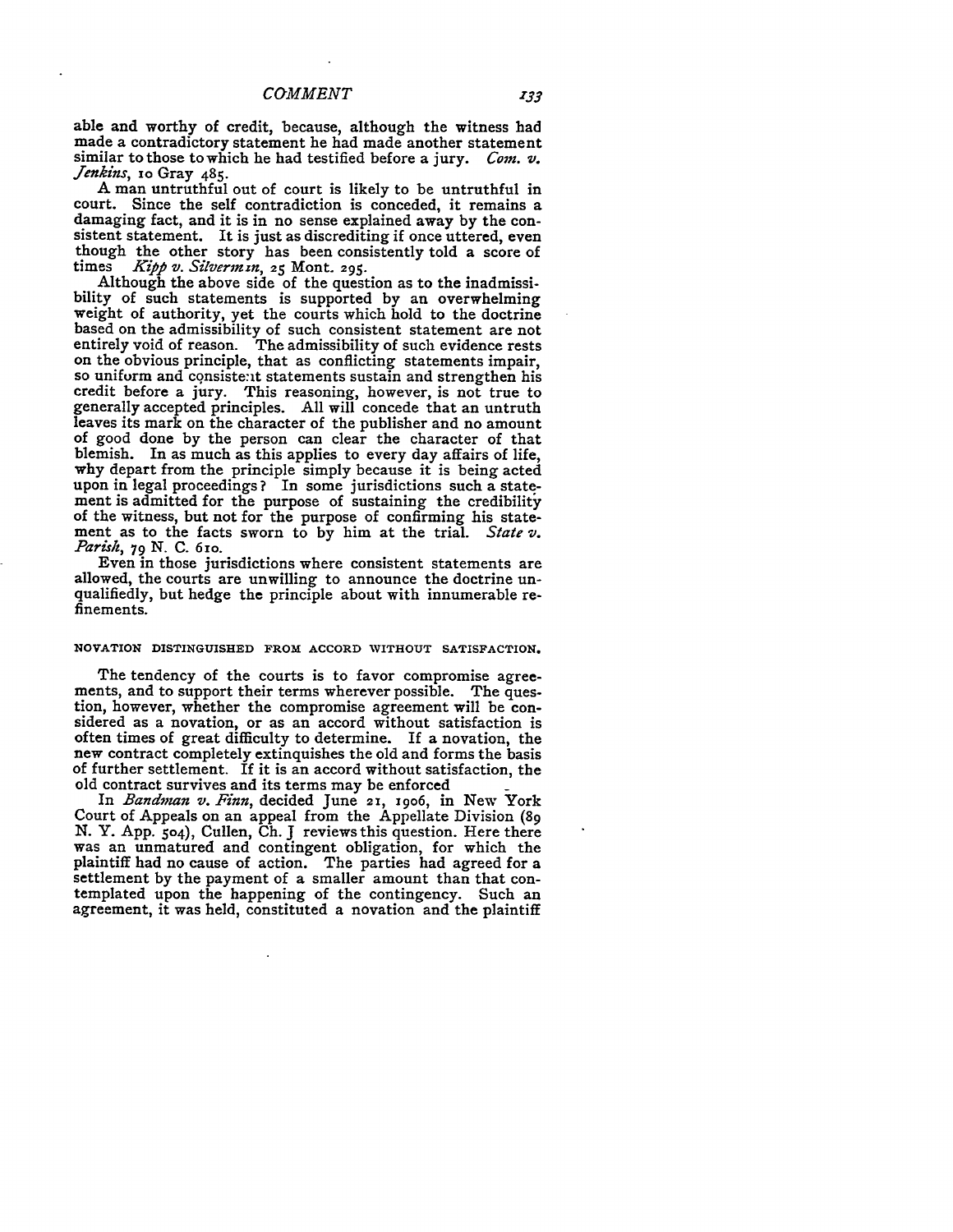was not allowed to recover on his original obligation. Haight **J.,** *dissenting.*

The common conception of a novation is that of an agreement whereby a third person is substituted to the rights and liabilities of one of the original contractors. The form of novation here treated is that of a substitution of a new agreement for an old one, the parties remaining the same. In a novation there must be an extinguishment of the original obligation by the substitution of a new contract. A cause of action on contract or tort may be extinguished **by** an agreement between the parties There is no need that this agreement which is the consideration for the satisfaction should be executed; it may be executory. If the subsequent agreement is accepted in satisfaction, and this appears expressly or by implication, the original cause of action is merged and extinguished. *Kromer v. Heim,* **75** N. **Y.** 574. A new contract inconsistent with the original impliedly discharges the latter without express provision to that effect. *Renard v. Sampson, 12* **N.** Y. **561;** *Stow v. Russel,* 36 Ill. 18.

If one having a debt or claim against another, satisfies or releases it in consideration of an executory promise **by** the debtor, he cannot afterward enforce his original cause of action upon a mere failure of the other party to perform his promise, for he has a remedy to compel performance. *Morehouse v. Second N. B.,* 98 N. Y. **503.** A promise itself constitutes sufficient consideration to support a new agreement. *Nassoiz v. Tomlinson,* <sup>148</sup> N. **Y. 326.** It is not, therefore, material whether the disputed claims were valid or not. *Wehrum v. Kuhn, 61* N. Y. **62;** *Flegal v. Hoover,* **156** Penn St. **276.** But the claims must have been bona-fide. Cases collected, 2 **Ed.** Clark on Cont. **125.**

Accord and satisfaction is an agreement between two parties to give and accept something in satisfaction of a right of action which one has against the other, which when performed is a bar to all actions upon this account *(Bouvier's Dict.)* The original obligation must be an existing obligation and continue until complete execution of the new agreement. If the execution of the new agreement fails the original obligation survives. *Hearn v. Kiehl,* 38 Penn. St. 146. While a new agreement may not discharge a prior contract the performance of the new agreement will do so. *Rogers v. Rogers,* **139** Mass. **440;** *Thompson v. Poor,* 147 N. Y. 402. Where an accord is relied on it must be executed readiness to perform is not sufficient, nor is part performance adequate. An accord must always be entirely executed and not executory in any part. **2** Parsons on Cont. **193;** *Russel v. Sytle,* 6 Wend. 390. Where a novation is relied, on failure to perform does not subject the party to liability under the old original debt or claim. It does not work the hardship which failure to perform an accord often does, and for this reason is encouraged by the courts. Accord and satisfaction when it consists in the substition of a new contract for an old one, and the substituted contract is accepted without performance as a satisfaction of the old

134